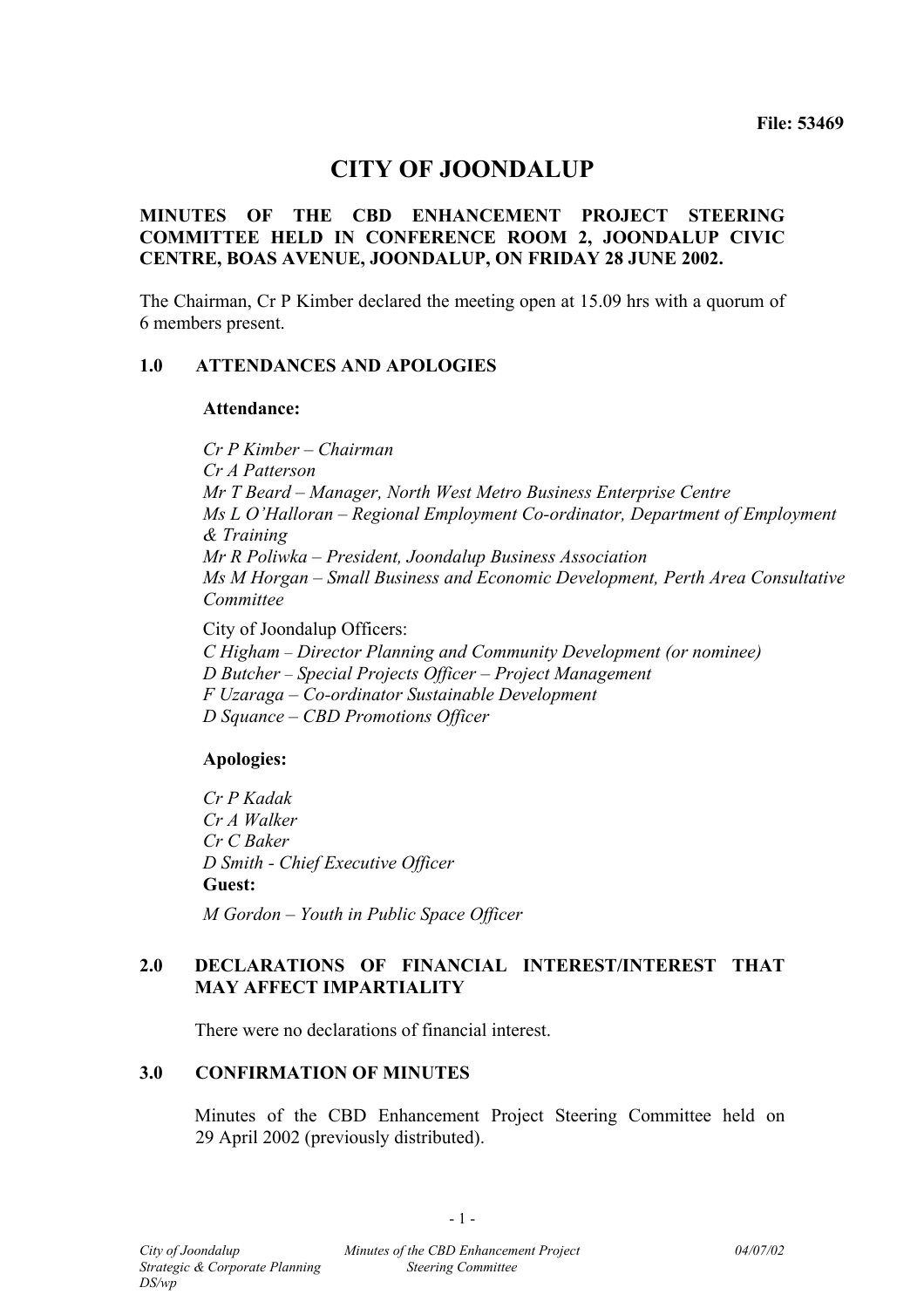**MOVED Cr Paterson SECONDED Mr Poliwka that the CBD Enhancement Project Steering Committee ACCEPTS the minutes of the CBD Enhancement Project Steering Committee meeting held on 29 April 2002 as a true and accurate record.** 

**The motion was Put and CARRIED** CARRIED

#### **4.0 BUSINESS OUTSTANDING FROM PREVIOUS MEETINGS**

The Chairman asked for the Committee to be updated regarding action items and outstanding business arising from the 29 April 2002 Committee meeting.

### **4.1 North West Metro Business Enterprise Centre (BEC)**

Mr Beard informed the Committee of the objectives and role of the Business Enterprise Centre, his role as the Manager, the achievement of the North West BEC and the nature of business in the Joondalup CBD.

### **4.2 State Government Licensing in the Joondalup CBD**

Mr Uzaraga provided the Committee with background information on an unsuccessful request for a liquor licence and highlighted the request to have City representation at the appeal hearing in August. Mr Poliwka recommended sending a letter of support from the CBD Enhancement Project Committee and the JBA rather than sending a representative to the appeal. Mr Higham supported sending a letter requesting the "freeing up" of licensing in Joondalup rather than supporting specific applications.

Mr Uzaraga gave the Committee the background on the desire of a business owner to set up a newsagency in the CBD. Mr Higham informed the Committee that he had spoken with the Lotteries Commission, (Chief Executive Officer Ms J Stewart), about encouraging a licensee to extend the existing licence to operate in the Joondalup CBD. Mr Higham advised that the Commissioner would consider sending someone to Joondalup to assess the situation.

# **MOVED Cr Paterson SECONDED Mr Poliwka that the CBD Enhancement Project Committee:**

- **1. ENDORSES the support for the freeing up of restrictions pertaining to liquor licences in the Joondalup CBD by furnishing relevant correspondence from the City to the Liquor Licensing Board within the next month;**
- **2. ENDORSES the proposal to invite the Commissioner of Lotteries to view the Joondalup CBD and actively encourage the establishment of a newsagent in the area.**

 $-2-$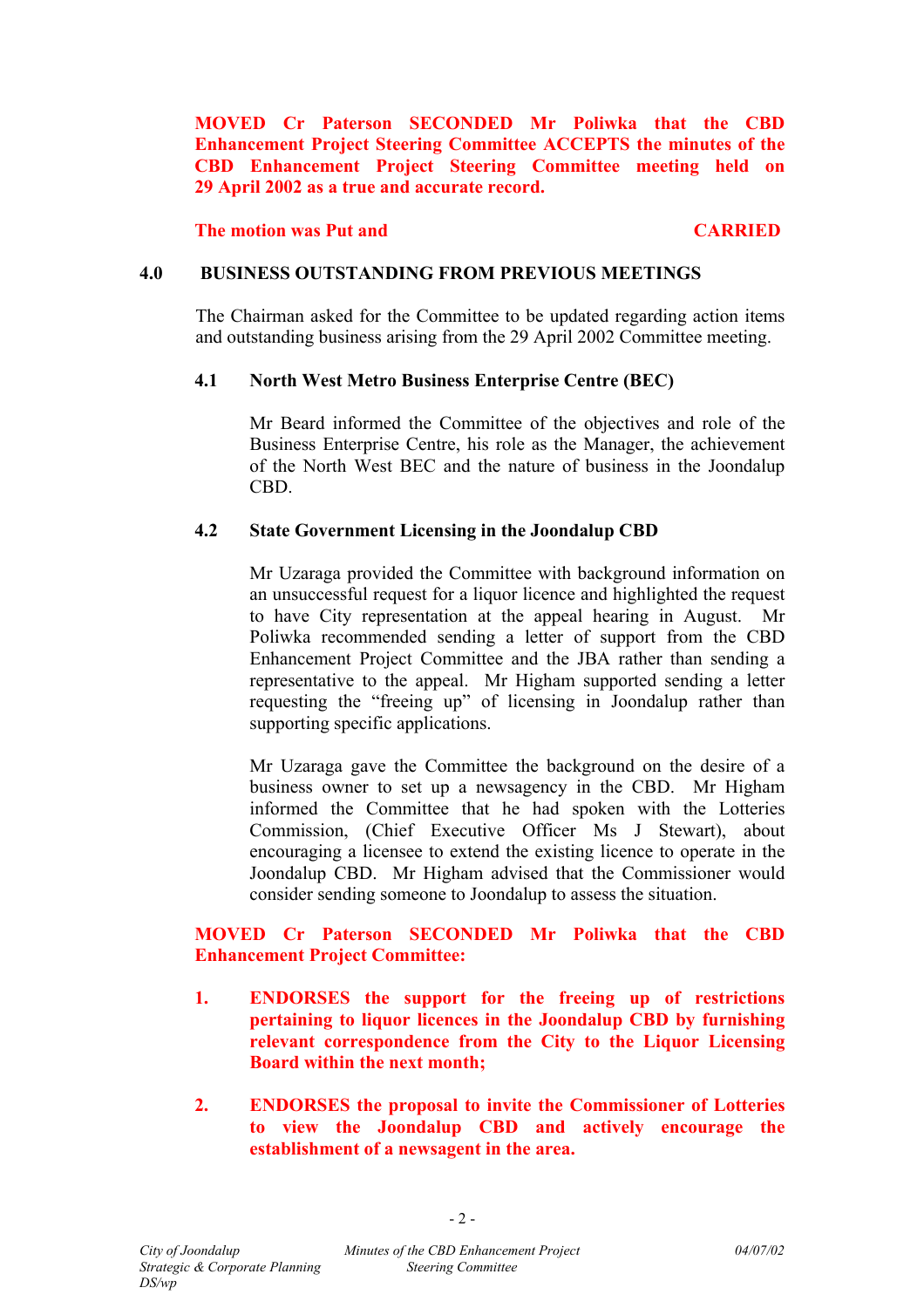### **The motion was put and <b>CARRIED** CARRIED

#### **4.3 CBD Business Confidence Survey**

Sustainable Development Co-ordinator, Mr Uzaraga updated the Committee on the amended break down of businesses presented in the CBD Business Confidence Survey. The survey has been rematched to the ANZIC codes and retail, finance/insurance and property were the top three categories in the Joondalup CBD.

### **5.0 BUSINESS ITEMS**

### **5.1 Joondalup CBD Marketing Strategies**

Ms Squance, CBD Promotions Officer informed the Committee that a draft 18 month marketing strategy based on the initiatives and recommendations that were developed at the CBD Business and Stakeholders Workshop had been completed.

The following items were presented as key areas of the marketing strategy.

- 1. Branding/positioning the Joondalup CBD.
- 2. Communication Vehicles.
- 3. Promotional Events and Activities (Food/Entertainment and other).
- 4. Public Relations and Publicity.
- 5. Business Attraction Programs.
- 6. Business Assistance Programs.
- 7. Facilities Operations and Licensing.

# **5.1.1 Branding and Positioning**

The Committee discussed the need for the CBD Enhancement Project to have a separate branding and positioning statement over and above that anticipated as part of the broader Joondalup City Centre project.

# **MOVED Cr Kimber SECONDED Mrs O'Halloran that the CBD Enhancement Project Committee:**

- **1. ENDORSES the continued branding of the Joondalup CBD as "Joondalup City";**
- **2. DEFERS the development of a positioning statement and undertakes further market research;**
- **3. ENDORSES the existing Joondalup logo for the "Joondalup City".**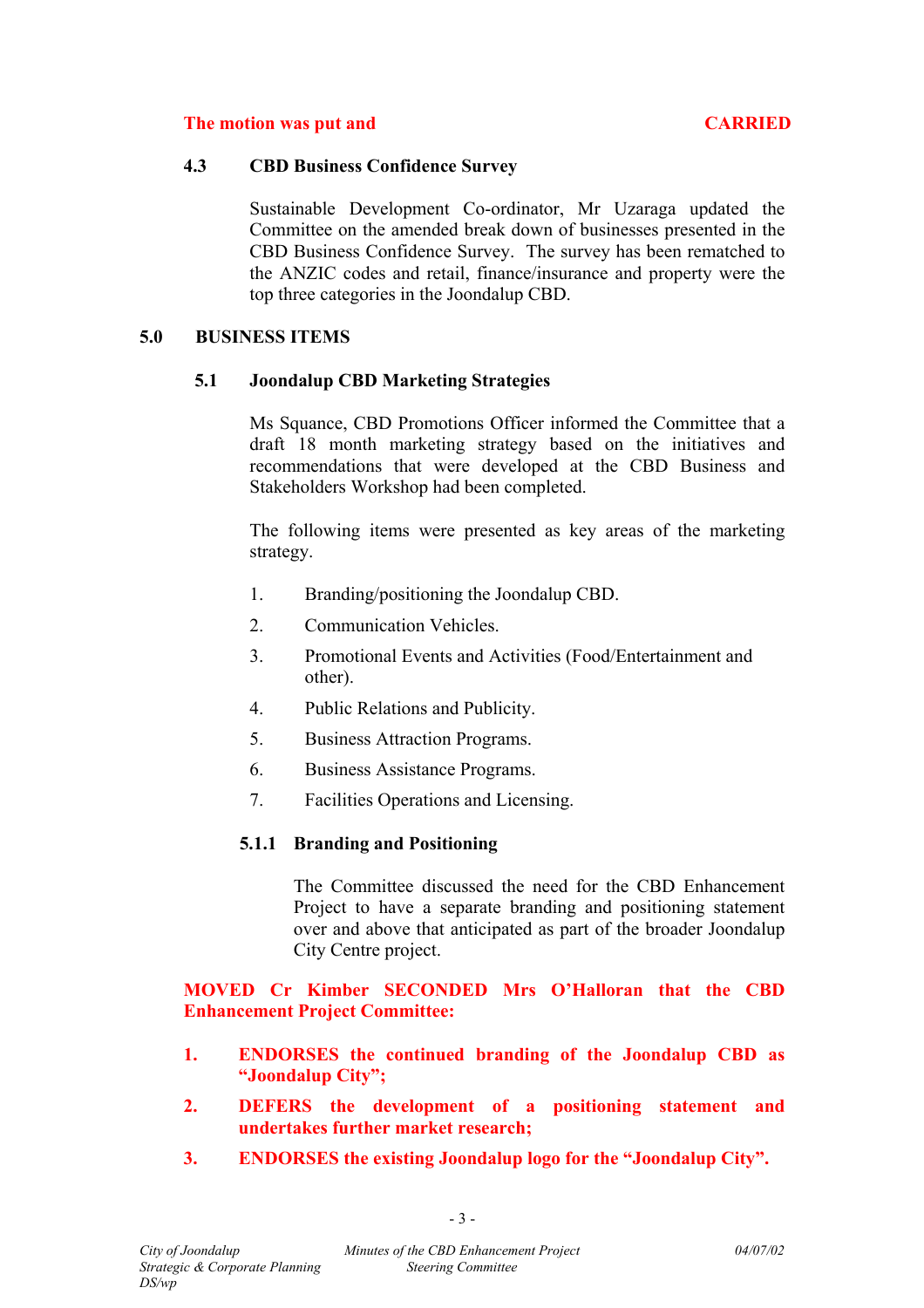#### **5.1.2 – 5.1.7 Remaining Six Key Strategy Areas**

The Chairman Cr Kimber asked the Committee if they supported his recommendation to move remaining items concerning the remainder of the CBD marketing plan. These items covered the key strategy areas of Communication Vehicles, Promotional Events and Activities, Public Relations and Publicity, Business Attraction Programs, Business Assistance Programs, and Facilities Operations and Licensing from July to December 2002. A Matrix of the activities to be implemented is included as Attachment A.

### **MOVED Cr Kimber SECONDED Mr Poliwka that the CBD Enhancement Project Committee:**

- **1. RECOMMENDS THAT COUNCIL ENDORSE the activities listed in the marketing matrix (Attachment A) to be implemented from July 2002 to December 2002.**
- **2 RECOMMENDS that the Sustainable Development Co-ordinator reports to the Committee on a regular basis for input and advice on the marketing strategies.**

#### **The motion was put and <b>CARRIED** CARRIED

#### **5.2 CBD Enhancement Project Working Groups**

#### **5.2.1 Owners and Vacant Commercial Properties**

Ms Horgan indicated that the Perth Area Consultative Committee (ACC) had funded the Midland Alive and Working project very similar to Joondalup CBD (in regards to the property owners) and it may be worth while them doing a presentation at the Steering Committee. Ms M Horgan to establish a meeting to discuss.

Mr Butcher and Mr Uzaraga indicated that the City's administration will arrange to meet with Midland Alive and Working project personnel with a view to reporting its relevance to the CBD Steering Committee

#### **5.2.2 Food and Entertainment Working Group**

Discussion also took place with regard to the establishment of a working group to ensure that food and entertainment stakeholders started to work together to collaboratively promote their interests in the regional marketplace. It is also envisaged that this working group be one of the means by which the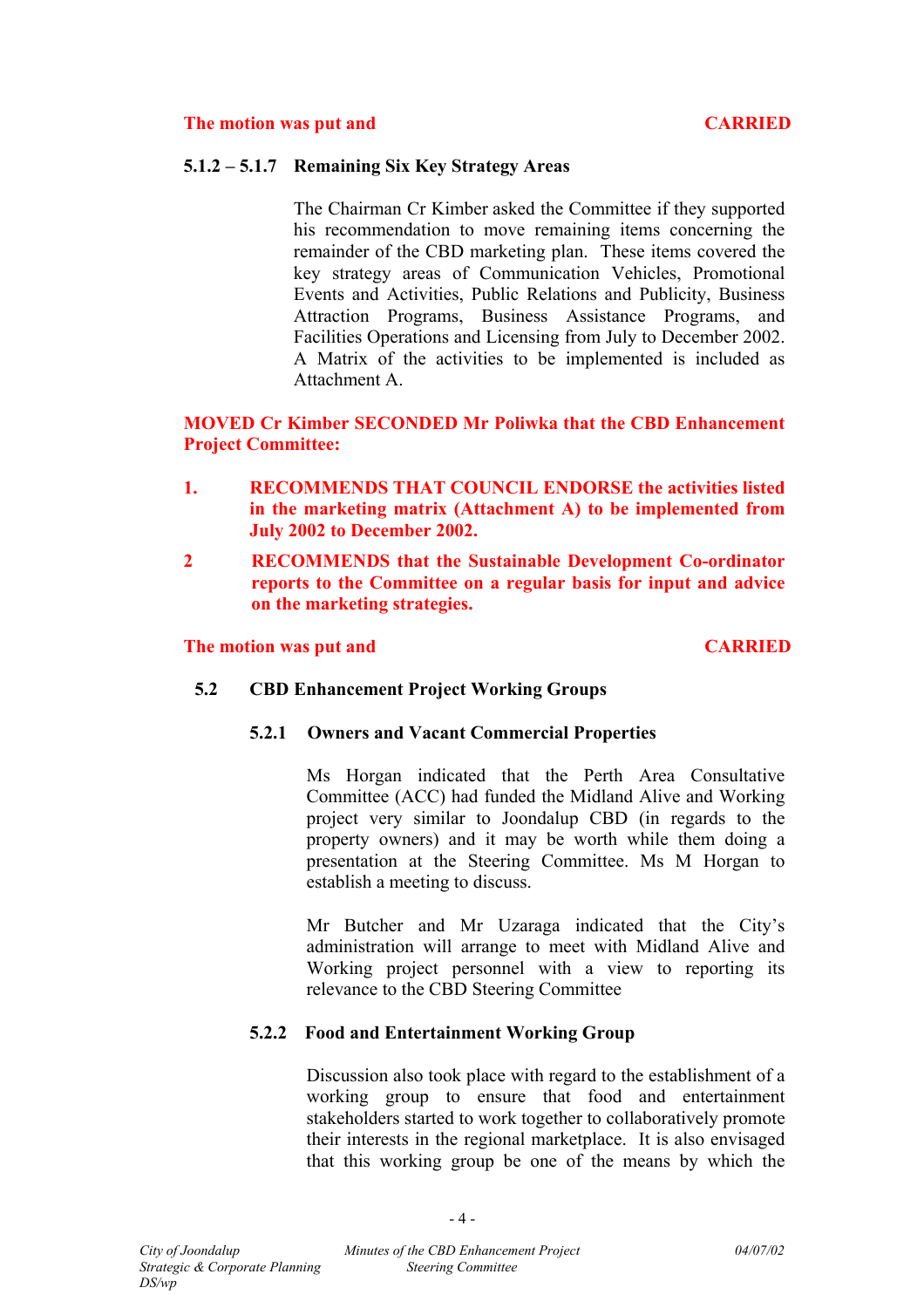ongoing liaison may take place between the City and stakeholders in the CBD Enhancement target area.

**MOVED Cr Kimber SECONDED Cr Patterson that the CBD Enhancement Project Committee:**

- **1. ENDORSES the establishment of a Food and Entertainment working group be formed and that Committee members be invited to attend;**
- **2. RECOMMENDS that the work groups report to Steering Committee via the CBD Promotions Officer.**

#### **The motion was put and CARRIED**

**5.3 Invitation for Youth Advocate and Youth Advisory Committee (YAC) Representation on the Committee** 

Ms Gordon gave the Committee background information on youth in the City of Joondalup and asked the Committee to consider the inclusion of a Youth Advocate as an advisor on the Committee and appoint a Youth Advisory Council (YAC) member as a member on the CBD Enhancement Project Steering Committee.

**MOVED Cr Paterson SECONDED Ms O'Halloran that the CBD Enhancement Project Committee:** 

- **1 RECOMMENDS TO COUNCIL THAT the Committee's Terms of Reference be amended to allow for the appointment of a Youth Advisory Council representative as a formal member on the Committee;**
- **2 RECOMMEND THAT COUNCIL APPOINTS the City's Youth Worker (Youth and Public Space) to Act as an Advocate for the wider youth population of the City by acting as an advisor on the Committee.**

#### **The motion was put and CARRIED**

#### **Cr Paterson left the meeting at 16.40 hrs.**

**5.4 Joondalup City Centre (JCC) Vision and Central Walk Rejuvenation Project** 

D Butcher, Special Projects Manager, provided the Steering Committee with an overview of the JCC Vision and Master Plan and the Central Walk Rejuvenation Project.